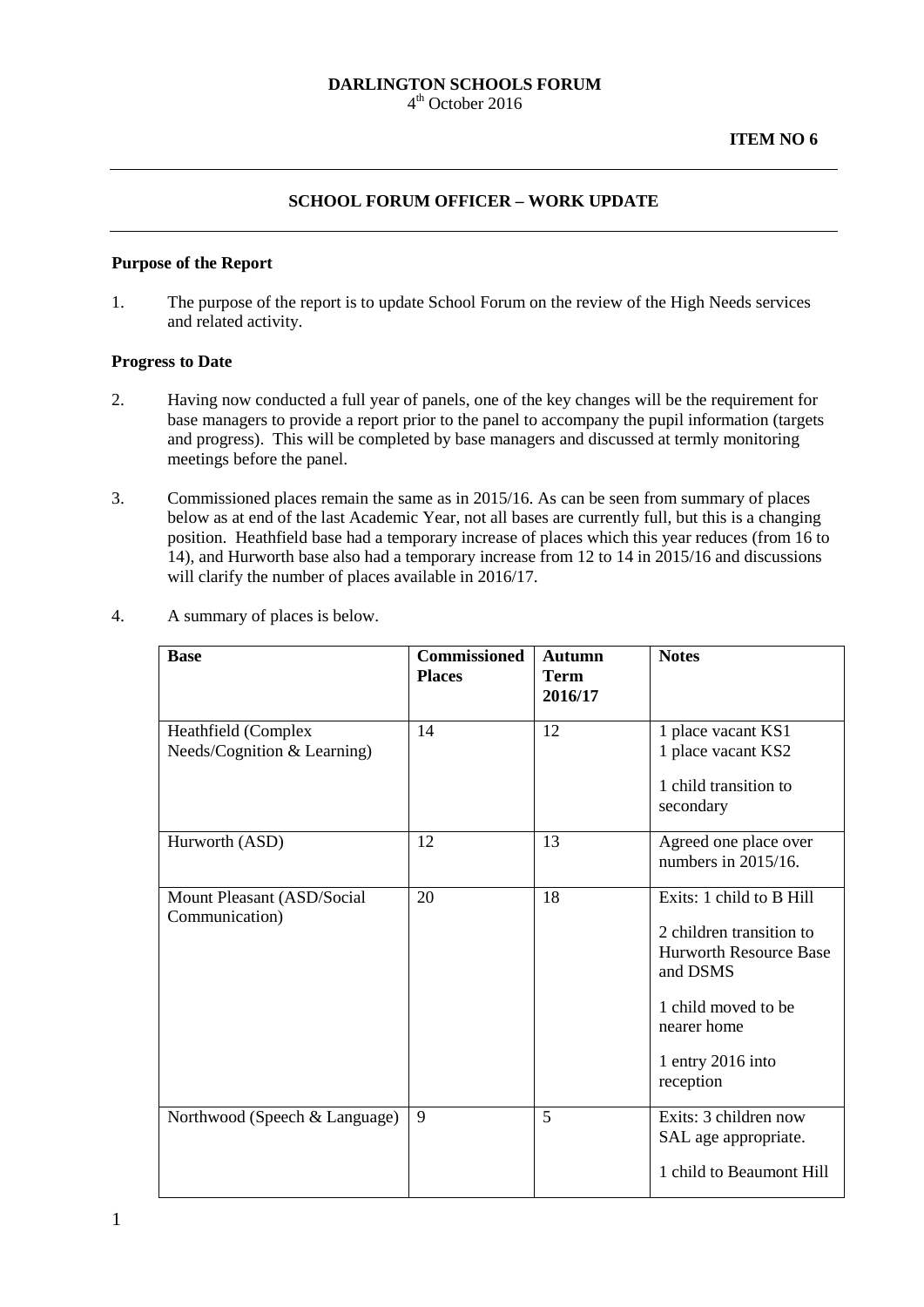- 5. There are new SENCo's to the authority; therefore the next SENCo network meeting will outline the panel process. This will re-enforce the need for up to date information (including annual review of One Plans), specialist reports, and sufficient detail on the 'assess, plan, do' and targets set for children.
- 6. All schools have worked closely with the SF Officer to ensure reporting is clear and consistent. The SF Officer will be reviewing how schools should track and monitor the children's achievement compared to local, regional and national data.
- 7. Contracts and service level agreements have been issued for resource bases, and the services listed below in this report.
- 8. All bases and services listed below will undertake a self-evaluation this year which builds upon the improvement work to date and alongside a summary of progress/achievement; will be reported to a future meeting.

## 9. **Social Communication Outreach (SCOS)**

Training: Delivery of training for ASD leads can be assessed as having had a positive impact as referrals have dropped lower than 2010/11 data. The service completed its second year of training for all Darlington schools ASD leads finalising in the summer term with workshops to increase knowledge in specific areas which responded to the need identified in evaluation undertaken through surveys. To provide on-going support to the ASD leads the service will set up network meetings throughout the academic year. To retain the higher profile and strategic role of ASD Leads in schools there will be on-going awareness training to ensure Leads understand the objectives of the ASD Lead role in their setting.

Staffing: In July 2016 an assistant coordinator of the service was appointed based at Hurworth School. This post is being funded through agreed negotiation with the School's Forum. It is initially a 1 year funded post from September 2016.

Evaluations: The service has reviewed how it maintains parental involvement and awareness. Plans include the development of parent support groups, as well as the provision of training to enhance the support parents can provide in the home setting. Information booklets will also be developed to support pupils, parents, and schools. Evaluations were followed up in July 2016 where there were identified questions or concerns from parents or schools. These were small in number – one school required a follow-up reply, and one parent.

Service numbers and referrals: There was an increase in children supported to the previous year in Year 11 and a growth in Year 6 involvement. This shows the necessity of support around transitions. The types of involvement in these year groups are also high, with individual work with the child being the highest in number of involvements. The number of consultations with schools about individual children has grown substantially from 117 to 190, as has involvement in reviews (including annual reviews, and CAF). The data will continue to be evaluated alongside the impact of the new co-ordinator arrangements agreed at the last School Forum meeting.

Destinations: The service has been asked to report to the resource base panel on proposed destinations for children in order to plan resource base provision.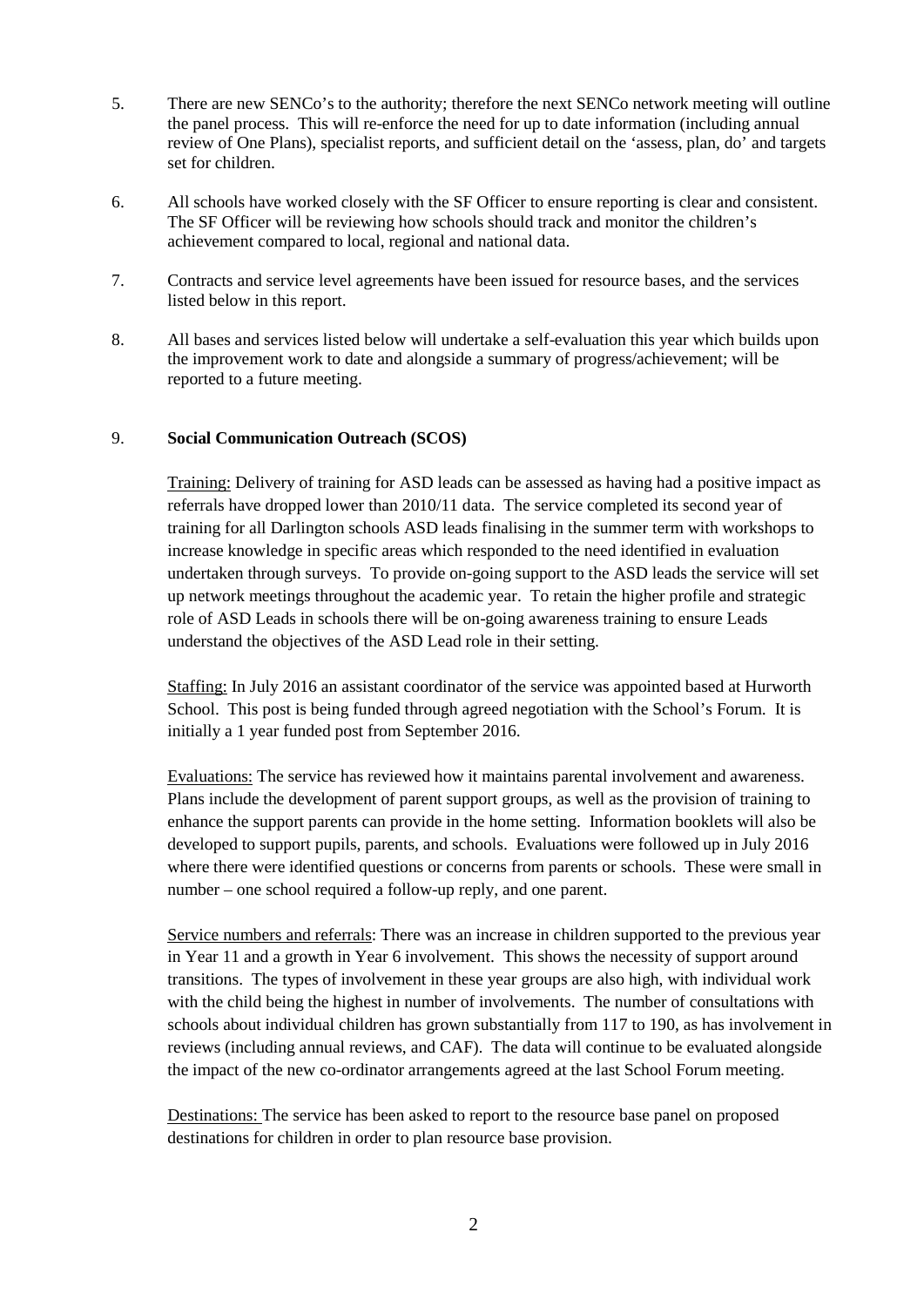10. The **Beaumont Hill outreach service for cognition and learning** needs to monitor intervention times and turnaround of support provided which will contribute to the evaluation of impact in the Annual Review of the service. In-Reach to the hydro therapy pool is being more closely scrutinised and schools are asked to re-refer if children do not attend for more than a period of 3 weeks.

# 11. **Low Incidence Needs Service**

The service have provided support to 158 children over the past year. The qualified teachers use specialist assessments which are shared with schools, added to pupil profiles and monitored over time. Patterns of development can be analysed (there are now 2-3 years of data), and the service would like to work with schools and the Local Authority in order to set up a database of achievement, this includes the service for children with downs syndrome.

The teachers of the deaf will be working closely with the Speech and Language service in order to identify children/young people with a hearing impairment in order to ensure day to day support from both services is co-ordinated.

The service is developing pages for the Hurworth Primary school website which will be linked to the Local Offer. A new process for physical needs risk assessment, training and environmental assessments is in place. The service is developing a radio aids policy which will be part of the Local Authority specialist equipment loan policy.

12. The **Travellers Education Attainment Service** conducted an audit of schools which has identified where schools require intervention/advice and support. The support requested does vary from school to school, and the service will adapt to meet needs. Where schools do not have a community of Gypsy, Roma and Traveller (GRT) children, support can be provided in the form of assembly, and cultural awareness workshops.

Whilst some schools do not receive regular visits from the service, schools can take advantage of these areas of support. The service can support approaches to the 'respect' agenda – '*exploring, improving understanding of and showing respect for different faiths and cultural diversity and the extent to which they understand, accept, respect and celebrate diversity, as shown by their tolerance and attitudes towards different religious, ethnic and socio-economic groups in the local, national and global communities'* (OFSTED Inspection Handbook). The service can be a valuable resource in order to promote inclusive culture, policies and practice that **all** Darlington schools will benefit from.

# **SEND Area Inspection**

- 13. All resource bases have been asked to ensure that files are complete (using pupil plans, One Plan etc.) and to work on case studies. The SF officer is working with services to undertake a selfevaluation which will identify areas for improvement.
- 14. The SF officer is involved in the preparation for the SEND Area Inspection and contributes to the group which is looking at the theme of joint commissioning of provision across education, health and social care. The SF Officer undertook a piece of work that mapped the practice in Darlington against the findings in the local areas that have already been inspected. The group considered this report in September 2016 and are looking at areas of best practice, which tells the 'story' to OFSTED.

# **National Deaf Children's Society (NDCS)**

15. The NDCS released a campaign report 'Right from the Start' which calls for protection of funding for Education Services – including access to Teachers of the Deaf (ToD) with expertise in Early Years development. The SF Officer has considered the report to find areas of best